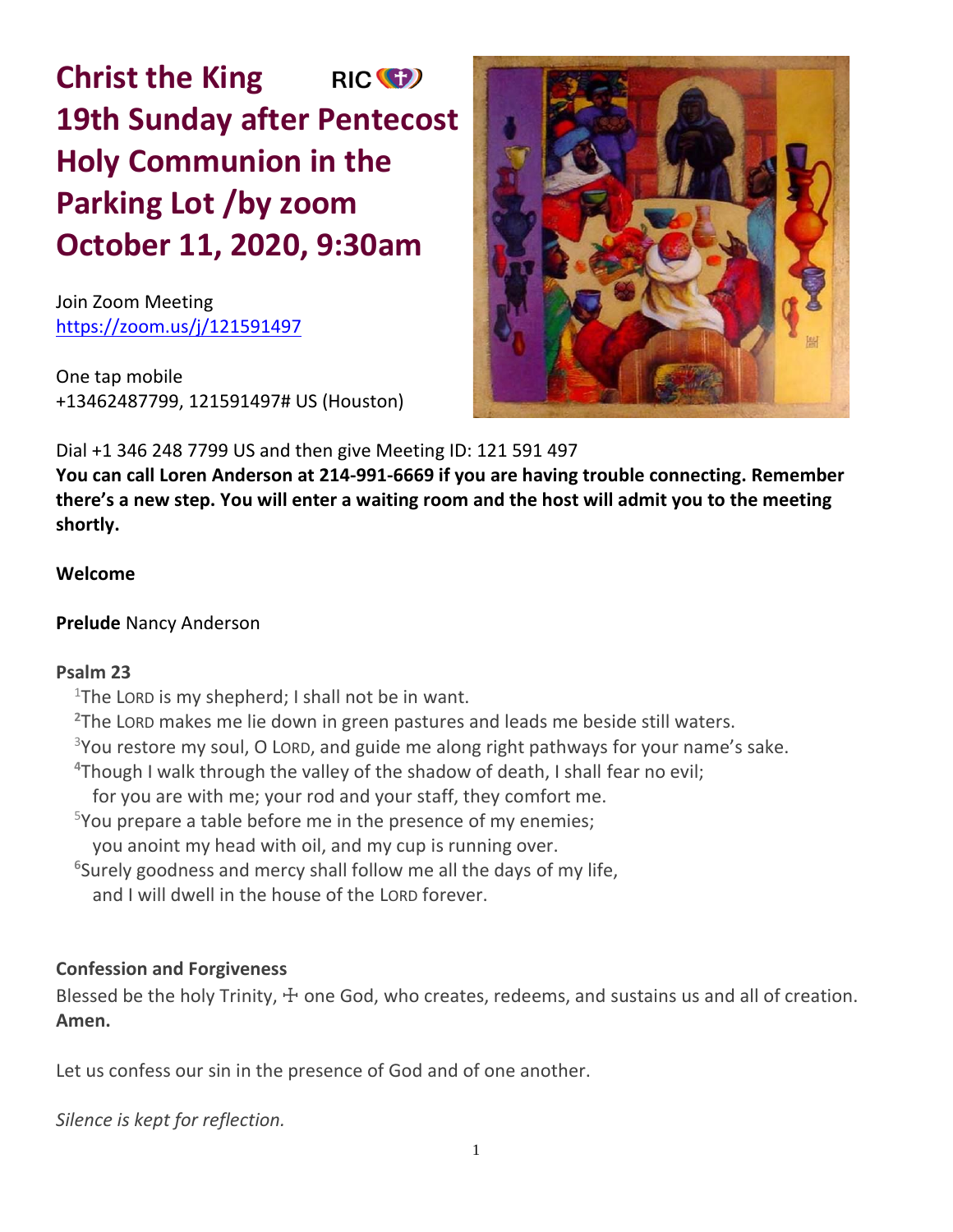Faithful God, **have mercy on us. We confess that we are captive to sin and cannot free ourselves. We turn from your loving embrace and go our own ways. We pass judgment on one another before examining ourselves. We place our own needs before those of our neighbors. We keep your gift of salvation to ourselves. Make us humble, cast away our transgressions, and turn us again to life in you through Jesus Christ, our Savior and Lord. Amen.**

God hears the cries of all who call out in need, and through his death and resurrection, Christ has made us his own. Hear the truth that God proclaims:

Your sins are forgiven in the name of  $\pm$  Jesus Christ.

Led by the Holy Spirit, live in freedom and newness to do God's work in the world. **Amen.**

#### **Greeting**

The grace of our Lord Jesus Christ, the love of God, and the communion of the Holy Spirit be with you all. **And also with you.**



Text: Per Harling, b. 1945<br>Music: DU ÂR HELIG, Per Harling<br>Text and music © 1990 Ton Vis Produktion AB, admin. Augsburg Fortress in North America,<br>South America, and Central America, including the Caribbean.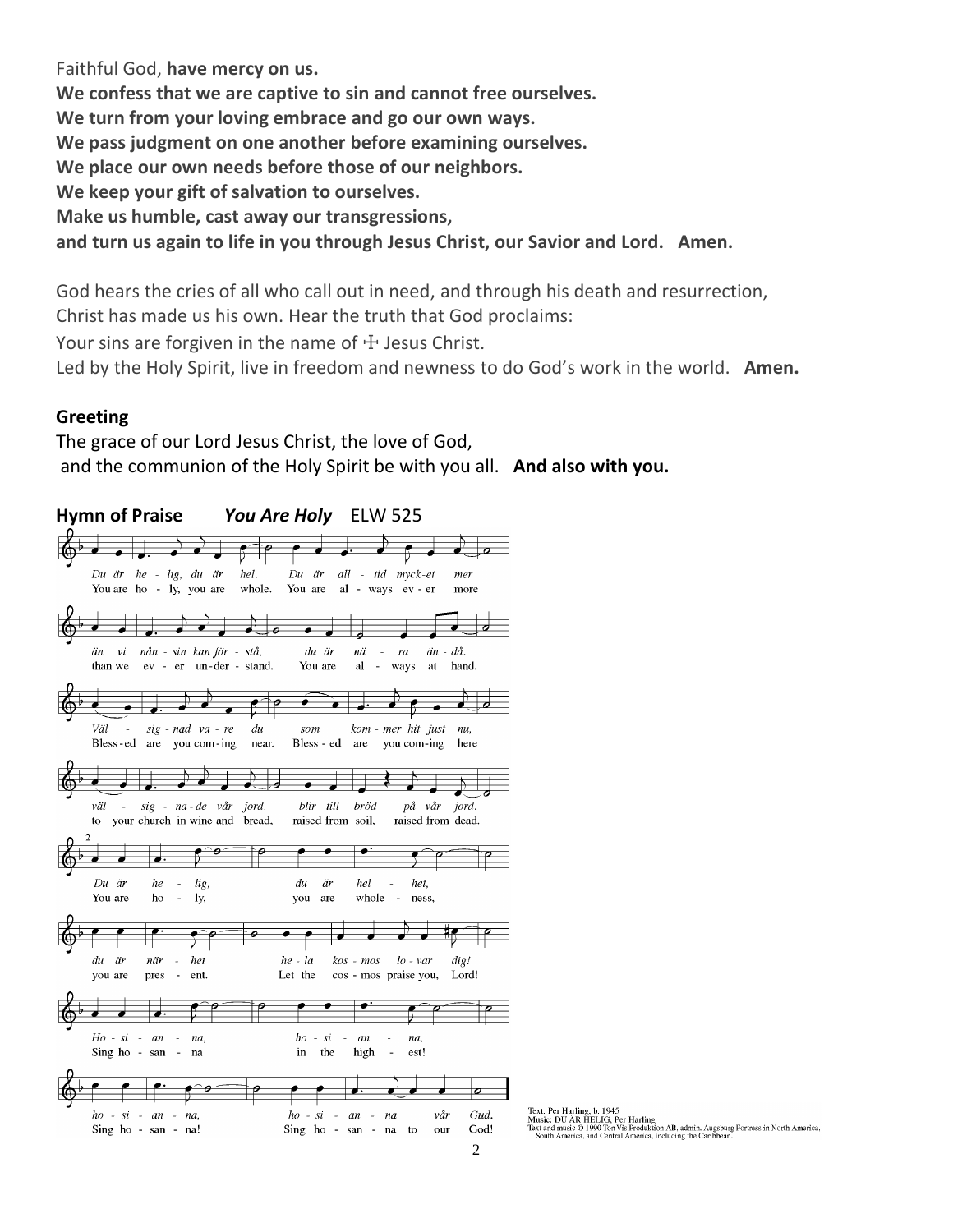# **Prayer of the Day**

Lord of the feast, you have prepared a table before all peoples and poured out your life with abundance. Call us again to your banquet. Strengthen us by what is honorable, just, and pure, and transform us into a people of righteousness and peace, through Jesus Christ, our Savior and Lord. **Amen.**

## **Reading: Philippians 4:1-9**

*Though writing from prison and facing an uncertain future, Paul calls on the Philippians to rejoice and give thanks to God no matter what the circumstance. God's peace is with us and binds together our hearts and minds in Jesus Christ, especially when things around us do not seem peaceful.*

 $1$ My brothers and sisters, whom I love and long for, my joy and crown, stand firm in the Lord in this way, my beloved.

<sup>2</sup>I urge Euodia and I urge Syntyche to be of the same mind in the Lord. <sup>3</sup>Yes, and I ask you also, my loyal companion, help these women, for they have struggled beside me in the work of the gospel, together with Clement and the rest of my co-workers, whose names are in the book of life.

<sup>4</sup>Rejoice in the Lord always; again I will say, Rejoice. <sup>5</sup>Let your gentleness be known to everyone. The Lord is near.  $6D$  not worry about anything, but in everything by prayer and supplication with thanksgiving let your requests be made known to God. <sup>7</sup>And the peace of God, which surpasses all understanding, will guard your hearts and your minds in Christ Jesus.

<sup>8</sup>Finally, beloved, whatever is true, whatever is honorable, whatever is just, whatever is pure, whatever is pleasing, whatever is commendable, if there is any excellence and if there is anything worthy of praise, think about these things.  $9$ Keep on doing the things that you have learned and received and heard and seen in me, and the God of peace will be with you.

Word of God. Word of Life. **Thanks be to God.**



The gospel according to Mathew chapter 22. **Glory to you, O Lord.**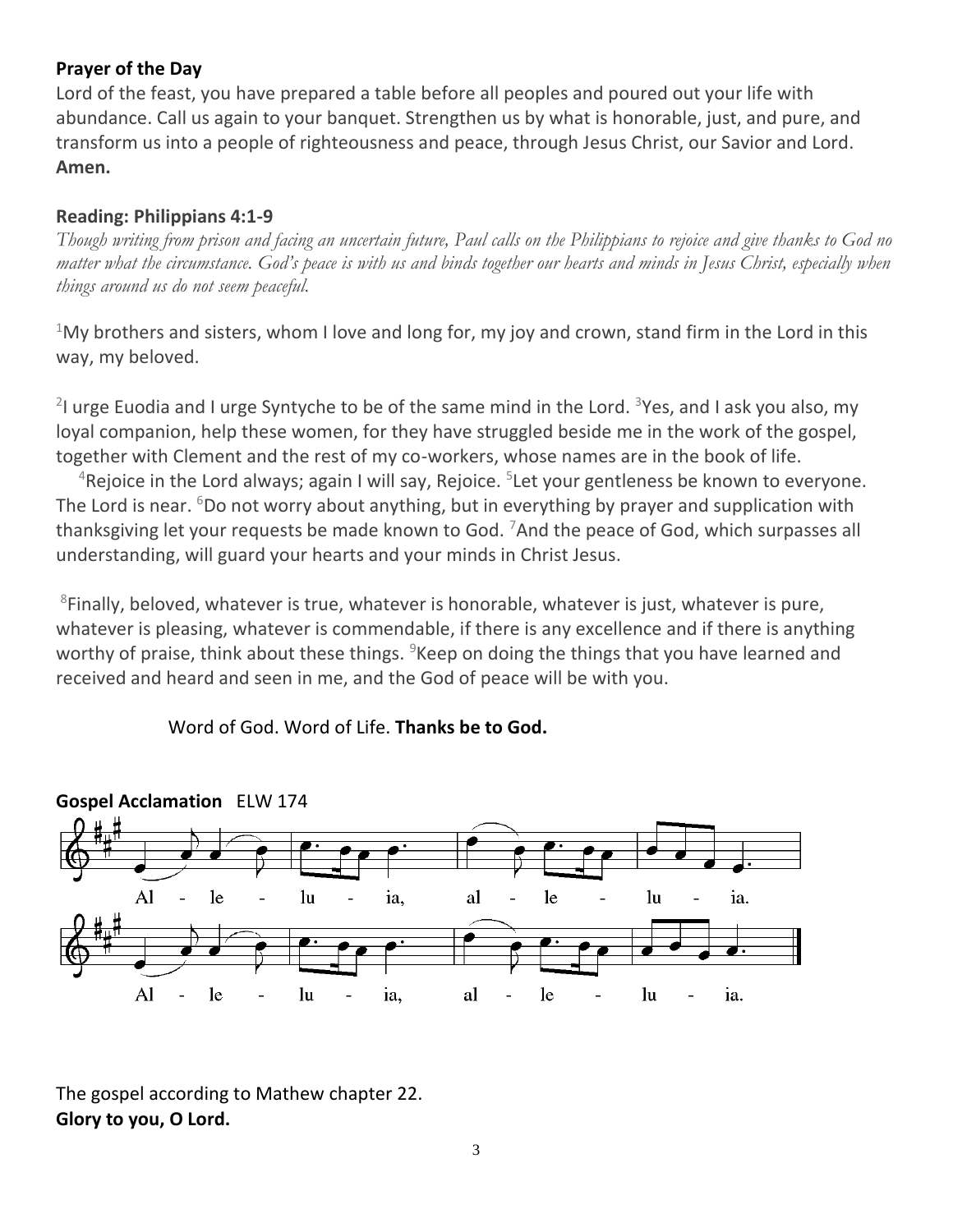# **Matthew 22:1-14**

*Jesus tells a parable indicating that the blessings of God's kingdom are available to all, but the invitation is not to be taken lightly.*

 $^{1}$ Once more Jesus spoke to them in parables, saying:  $^{2}$ "The kingdom of heaven may be compared to a king who gave a wedding banquet for his son.  $3$ He sent his slaves to call those who had been invited to the wedding banquet, but they would not come. <sup>4</sup>Again he sent other slaves, saying, 'Tell those who have been invited: Look, I have prepared my dinner, my oxen and my fat calves have been slaughtered, and everything is ready; come to the wedding banquet.<sup> $5$ </sup>But they made light of it and went away, one to his farm, another to his business,  $6$  while the rest seized his slaves, mistreated them, and killed them.  $7$ The king was enraged. He sent his troops, destroyed those murderers, and burned their city.  $8$ Then he said to his slaves, 'The wedding is ready, but those invited were not worthy.  $96$  therefore into the main streets, and invite everyone you find to the wedding banquet.'  $^{10}$ Those slaves went out into the streets and gathered all whom they found, both good and bad; so the wedding hall was filled with guests.

 $11^{\prime\prime}$ But when the king came in to see the guests, he noticed a man there who was not wearing a wedding robe,  $^{12}$ and he said to him, 'Friend, how did you get in here without a wedding robe?' And he was speechless. <sup>13</sup>Then the king said to the attendants, 'Bind him hand and foot, and throw him into the outer darkness, where there will be weeping and gnashing of teeth.<sup>' 14</sup>For many are called, but few are chosen."

The good news of the Lord. **Praise to you, O Christ.**

**Children's sermon**

**Sermon**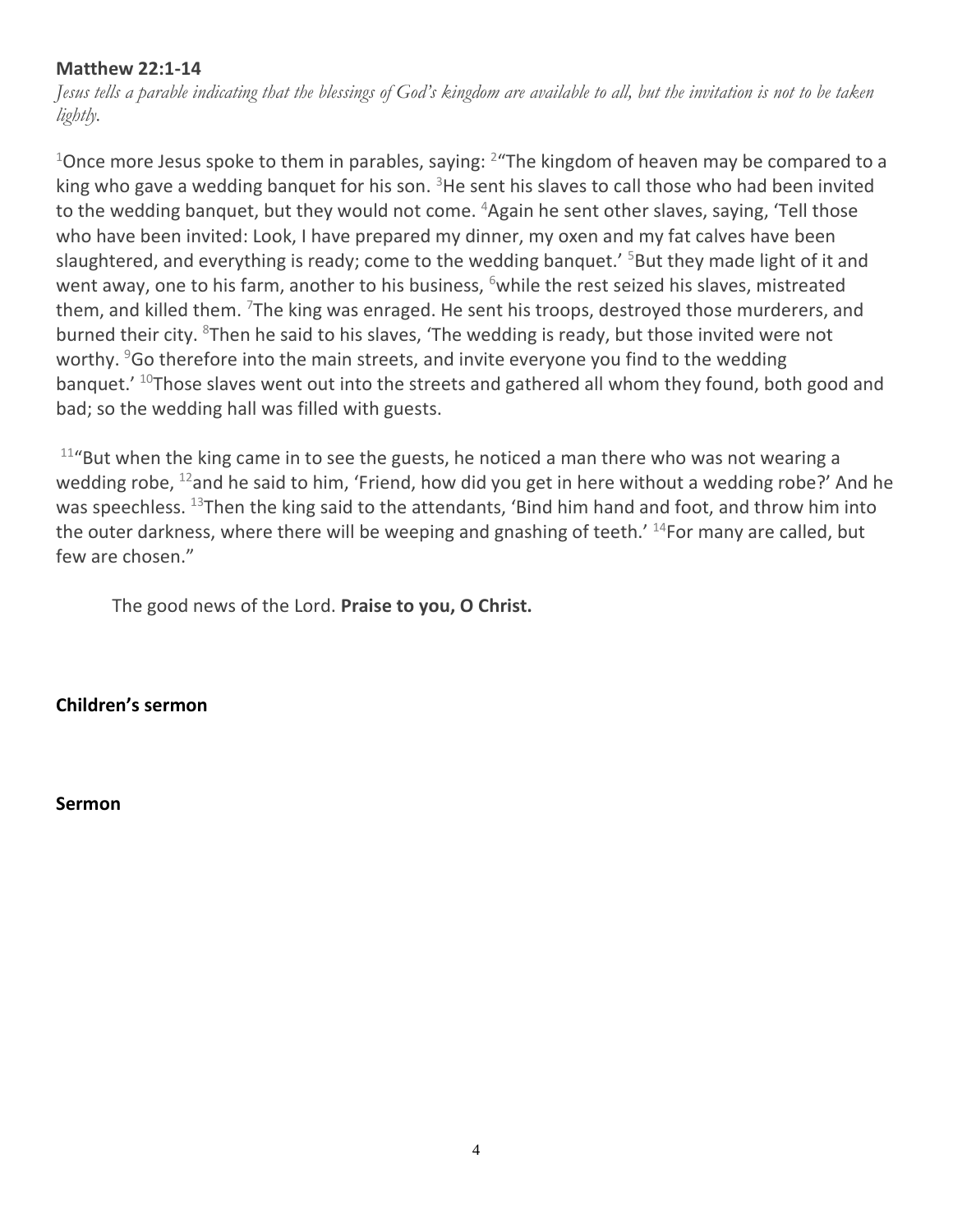

Text: Joel W. Lundeen, 1918-1990<br>Music: Johann Crüger, 1598-1662<br>Text © Joel W. Lundeen, admin. Augsburg Fortress.

# **Prayers of Intercession**

With confidence in God's grace and mercy, let us pray for the church, the world, and all those in need..

Lord, in your mercy, **hear our prayer.**

Listen as we call on you, O God, and enfold in your loving arms all for whom we pray, in the name of Jesus Christ our Lord. **Amen.**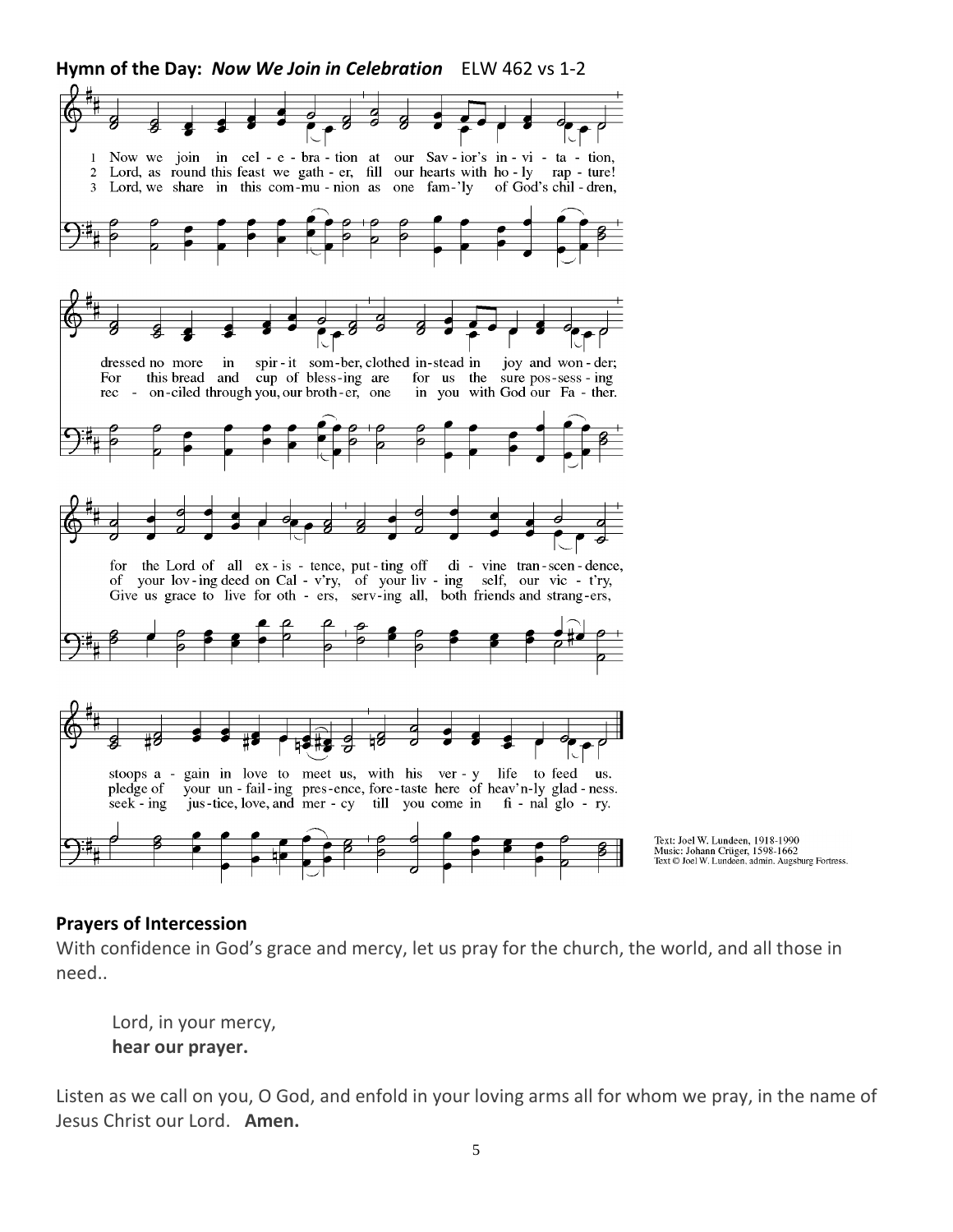## **Peace**

The peace of Christ be with you always. **And also with you.**

# **Offering Message**

**Children's Song:** *Rejoice in the Lord Always* **Rejoice in the Lord always, and again I say, rejoice! Rejoice in the Lord always, and again I say, rejoice! Rejoice! Rejoice! And again I say, rejoice! Rejoice! Rejoice! And again I say, rejoice!**

## **Offering Prayer**

Blessed are you, O God, maker of all things. You have set before us these gifts of your good creation. Prepare us for your heavenly banquet, nourish us with this rich food and drink, and send us forth to set tables in the midst of a suffering world, through the bread of life, Jesus Christ, our Savior and Lord. **Amen.**

## **Great Thanksgiving**

The Lord be with you **And also with you.** Lift up your hearts **We lift them to the Lord** Let us give thanks to the Lord our God **It is right to give our thanks and praise…** 

# **Words of Institution**

## **Lord's Prayer**

**Our Father in heaven, hallowed be your name, your kingdom come, your will be done, on earth as in heaven. Give us today our daily bread. Forgive us our sins as we forgive those who sin against us. Save us from the time of trial and deliver us from evil. For the kingdom, the power, and the glory are yours, now and forever. Amen.**

## **Invitation to Communion**

Come to the banquet table where Christ gives himself as food and drink.